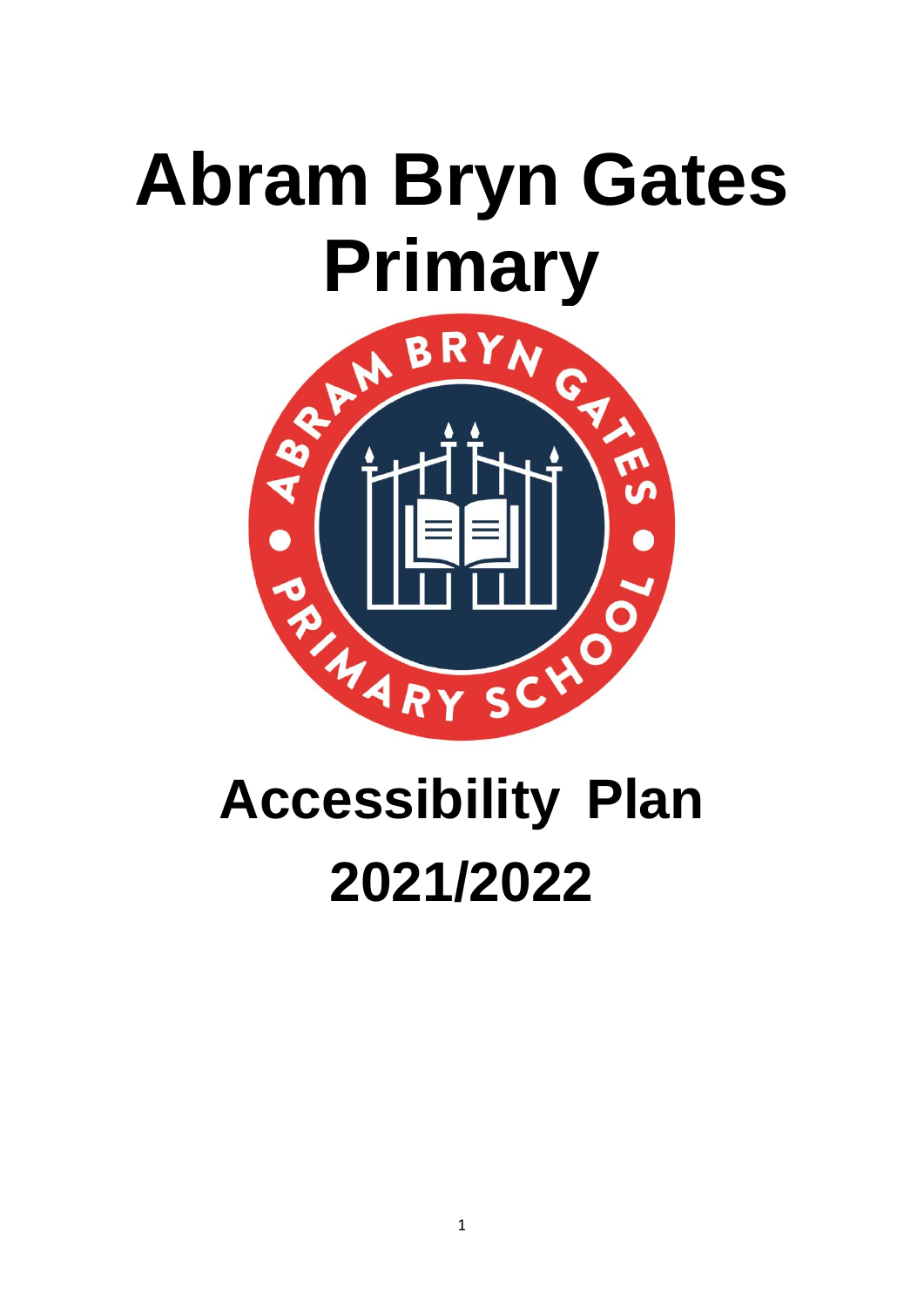#### **Vision Statement:**

Under the Equality Act 2010 schools should have an Accessibility Plan. The Equality Act 2010 replaced all existing equality legislation, including the Disability Discrimination Act. The effect of the law is the same as in the past, meaning that "schools cannot unlawfully discriminate against pupils because of sex, race, disability, religion or belief and sexual orientation". According to the Equality Act 2010 a person has a disability if:

- (a) He or she has a physical or mental impairment, and
- (b) The impairment has a substantial and long-term adverse effect on his or her ability to carry out normal day-to-day activities.

The Accessibility Plan is listed as a statutory document of the Department for Education's guidance on statutory policies for schools. The Plan must be reviewed every three years and approved by the Governing Body. The review process can be delegated to a committee of the Governing Body, an individual or the Head.

At Abram Bryn Gates Primary School we are committed to working together to provide an inspirational and exciting learning environment where all children can develop an enthusiasm for life-long learning. We believe that children should feel happy, safe and valued so that they gain a respectful, caring attitude towards each other and the environment both locally and globally.

1) The Accessibility Plan is structured to complement and support the school's Equality Objectives, and will similarly be published on the school website. We understand that the Local Authority will monitor the school's activity under the Equality Act 2010 (and in particular Schedule 10 regarding Accessibility) and will advise upon the compliance with that duty.

2) Abram Bryn Gates Primary School is committed to providing an environment that enables full curriculum access that values and includes all pupils, staff, parents and visitors regardless of their education, physical, sensory, social, spiritual, emotional and cultural needs. We are committed to taking positive action in the spirit of the Equality Act 2010 with regard to disability and to developing a culture of inclusion, support and awareness within the school.

3) The Abram Bryn Gates Primary School Accessibility Plan shows how access is to be improved for disabled pupils, staff and visitors to the school within a given timeframe and anticipating the need to make reasonable adjustments to accommodate their needs where practicable. The Accessibility Plan contains relevant and timely actions to:-

• Increase access to the curriculum for pupils with a disability, expanding the **curriculum** as necessary to ensure that pupils with a disability are as, equally, prepared for life as are the able-bodied pupils; (If a school fails to do this they are in breach of their duties under the Equalities Act 2010); this covers teaching and learning and the wider curriculum of the school such as participation in after-school clubs, leisure and cultural activities or schools visits – it also covers the provision of specialist or **auxiliary aids and equipment**, which may assist these pupils in accessing the curriculum within a reasonable timeframe;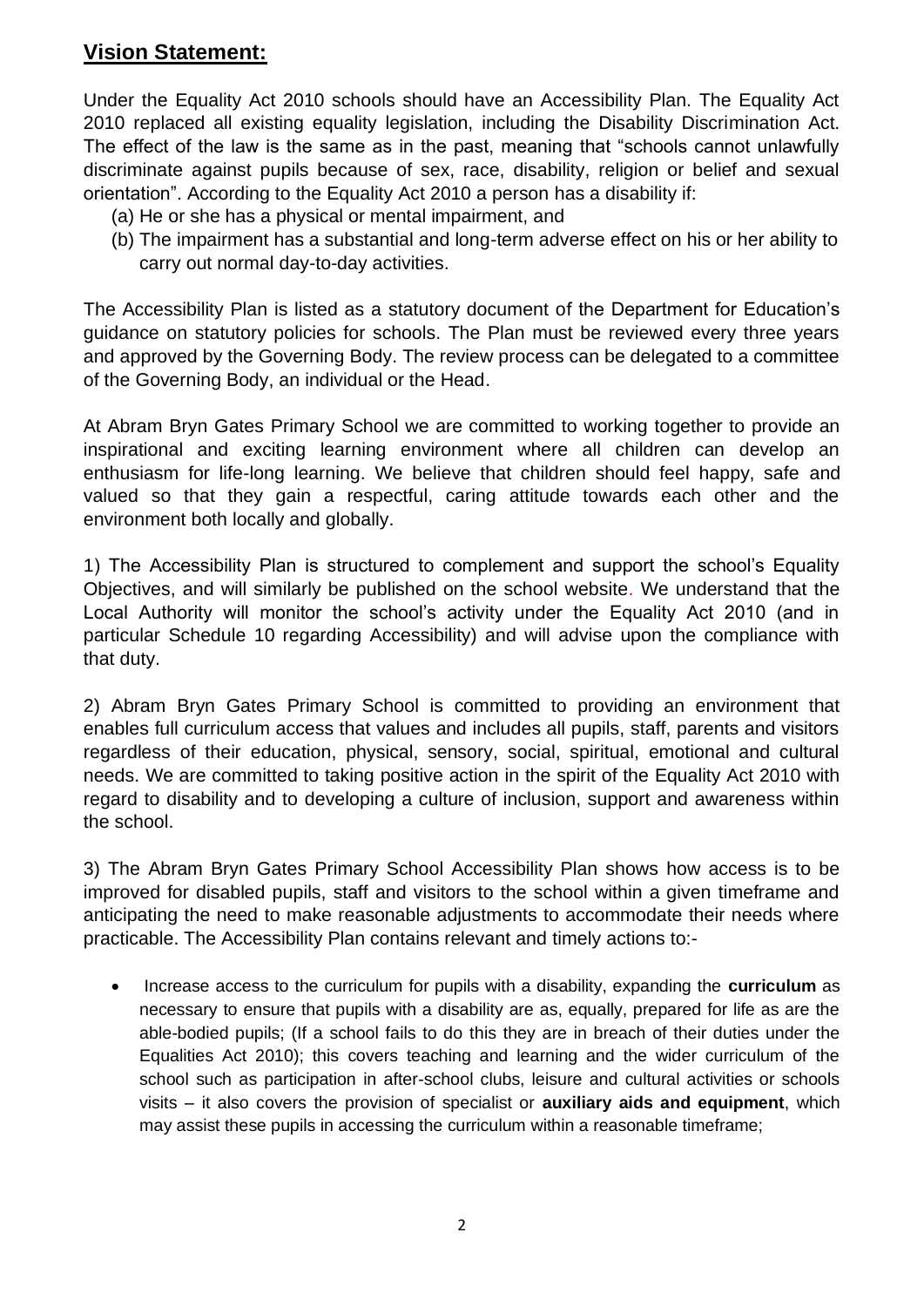• Improve and maintain access to the **physical environment** of the

school, adding specialist facilities as necessary – this covers improvements to the physical environment of the school and physical aids to access education within a reasonable timeframe;

• Improve the delivery of **written information** to pupils, staff, parents and visitors with disabilities; examples might include hand-outs, timetables, textbooks and information about the school and school events; the information should be made available in various preferred formats within a reasonable timeframe.

4) This Accessibility Plan should be read in conjunction with the following school policies, strategies and documents:

- Discipline and Behaviour Policy
- School Emergency Management and Business Continuity Plan
- Health & Safety Policy
- School Prospectus
- School Improvement Plan
- Special Educational Needs Policy (SEND)

5) The Accessibility Plan for physical accessibility relates to the Access Audit of the School, which remains the responsibility of the governing body. It may not be feasible to undertake all of the works during the life of this accessibility plan and therefore some items will roll forward into subsequent plans. An accessibility audit will be completed by the school prior to the end of each period covering this plan in order to inform the development of a new Accessibility Plan for the ongoing period.

6) Equality Impact Assessments will be undertaken as and when school policies are reviewed. The terms of reference for all governors' committees will include the need to consider Equality and Diversity issues as required by the Equality Act 2010.

7) The Accessibility Plan will be published on the school website.

8) The Accessibility Plan will be monitored through the Governor Finance and Premises **Committee** 

9) The school will work in partnership with the Local Authority in developing and implementing this Accessibility Plan.

10) The Accessibility Plan may be monitored by Ofsted during inspection processes in relation to Schedule 10 of the Equality Act 2010.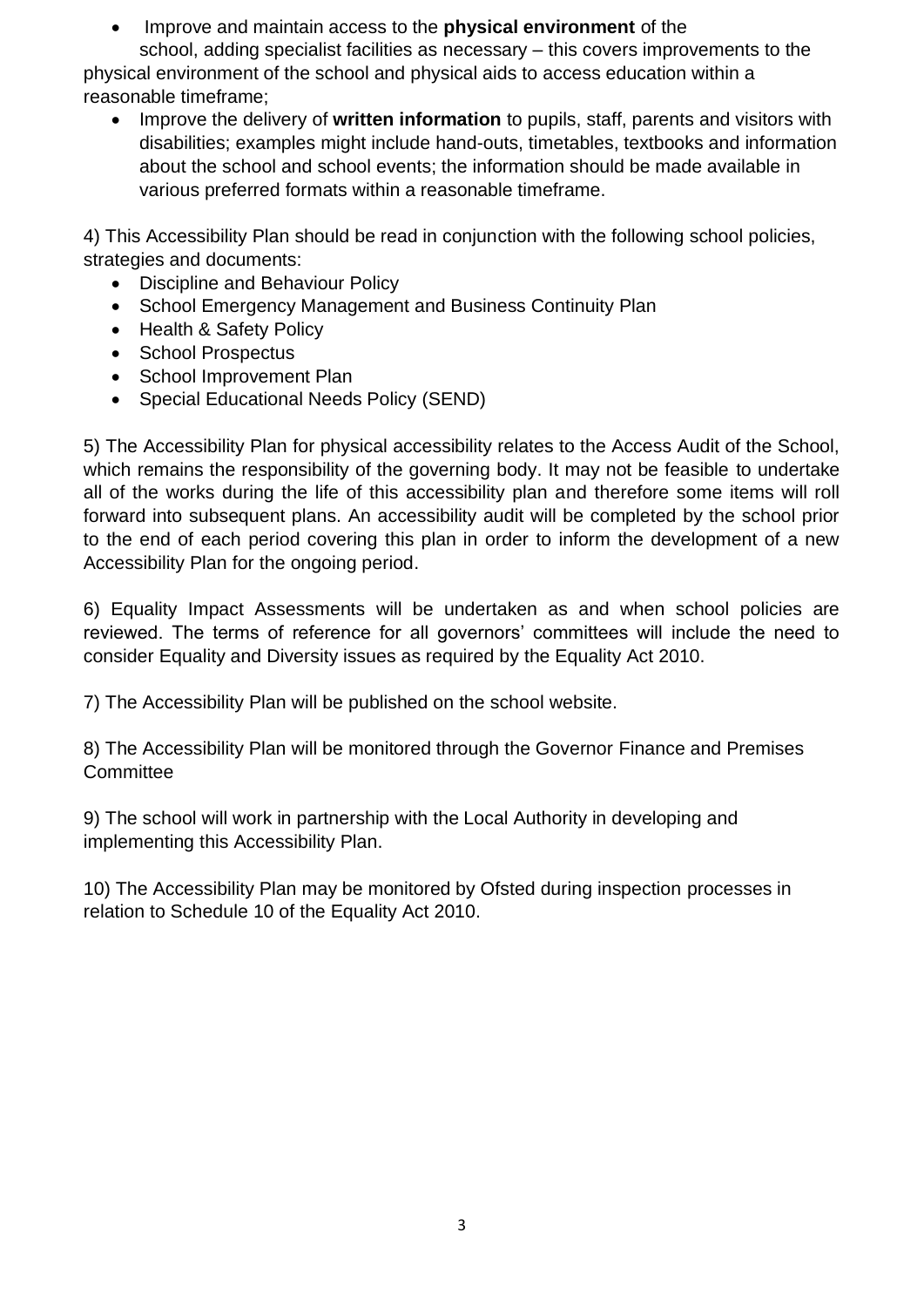#### **Contd.**

#### **Aims and Objectives**

#### **Our Aims are:**

- o **Increase access to the curriculum for pupils with a disability,**
- o **Improve and maintain access to the physical environment**
- o **Improve the delivery of written information to pupils,**

Our objectives are detailed in the Action Plan below

#### **Current good practice**

We aim to ask about any disability or health condition in early communications with new parents and carers. For parents and carers of children already at the school, we collect information on disability.

#### **Physical Environment**

Disabled pupils participate in extra-curricular activities. Some aspects of extra-curricular activities present particular challenges, for example: lunch and break times for pupils with social/interaction impairments, after-school clubs for pupils with physical impairments, school trips for pupils with medical needs.

#### **Access Audit**

The school is a single storey building with wide corridors and several access points from outside. Foundation and KS1 have wide door access to all rooms. The hall is on the ground floor and is accessible to all.

On-site car parking for staff and visitor includes a dedicated disabled parking bay. All entrances to the school are either flat or ramped and all have wide doors fitted. The main entrance features a secure lobby and has been fitted with a low reception hatch, this being fully accessible to wheelchair users. There are disabled toilet facilities available. All these are fitted with a handrail and a pull emergency cord.

The school has internal emergency signage and escape routes are clearly marked.

#### **Management, coordination and implementation**

- We will consult with experts when new situations regarding pupils with disabilities are experienced.
- The Governors and Senior Leadership Team will work closely with the Local Authority and Diocese.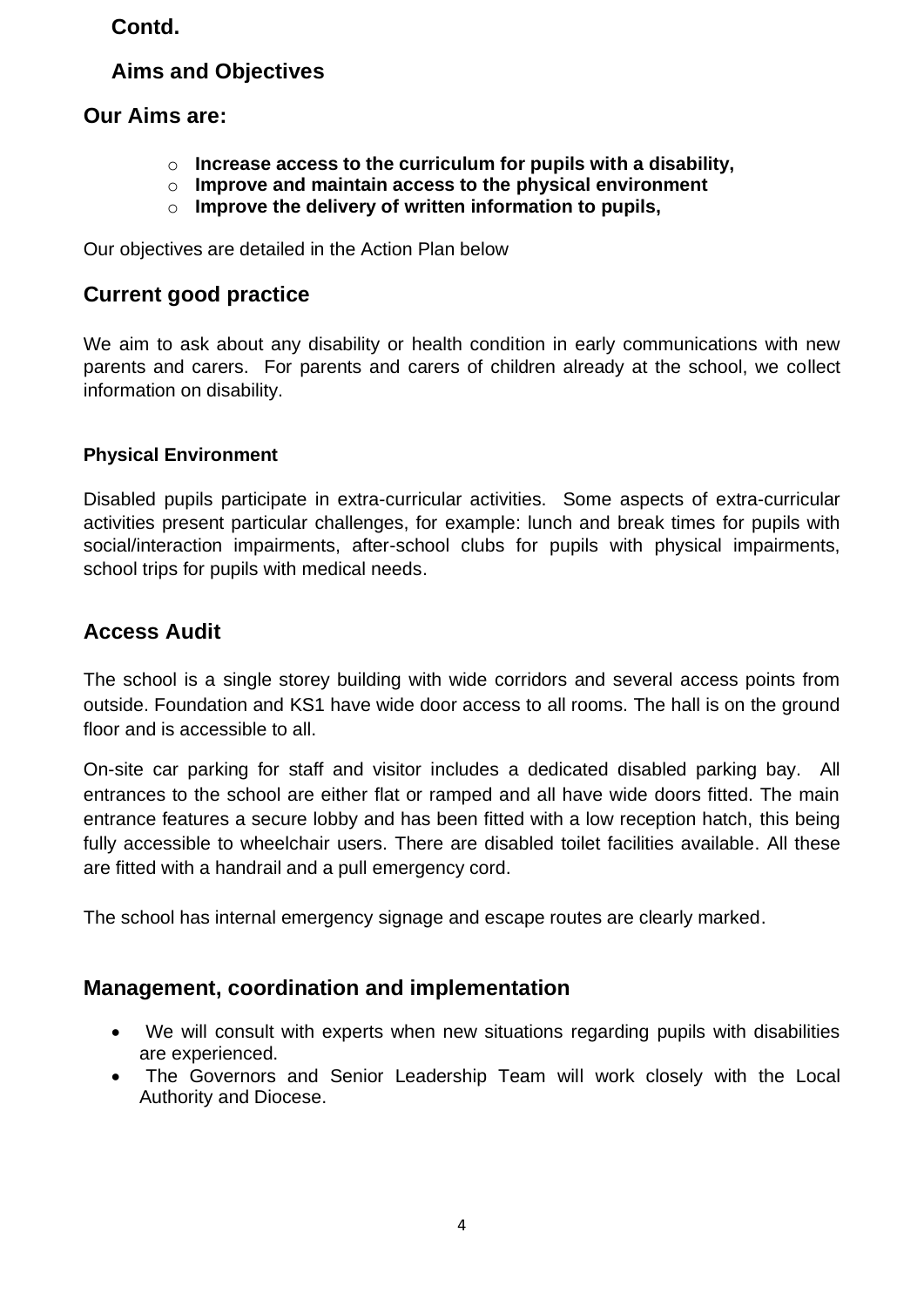#### **Action Plan**

#### **Aim 1 Accessing the curriculum.**

Our key objective is to reduce and eliminate barriers to access to the curriculum and to ensure full participation in the school community for pupils, and prospective pupils, with a disability.

|                      | <b>Targets</b>                                                                                                                            | <b>Strategies</b>                                                                                       | <b>Timescale</b>            | <b>Responsibilities</b>        | <b>Notes</b>                                                                                                    |
|----------------------|-------------------------------------------------------------------------------------------------------------------------------------------|---------------------------------------------------------------------------------------------------------|-----------------------------|--------------------------------|-----------------------------------------------------------------------------------------------------------------|
| <b>NB</b><br>Ë       | To liaise with Nursery<br>providers to review<br>potential intake for Sept<br>20                                                          | To identify pupils who may need<br>additional to or different from<br>provision for Sept 20 Intake      | Sept 2020                   | HT<br><b>EYFS teacher</b>      | Procedures/equipment/<br>ideas set in place by<br>Sept 2020.                                                    |
|                      | Training of relevant staff<br>re supporting children<br>with specific disabilities                                                        | All pupils provided with appropriate<br>support and challenge to progress in<br>spite of any disability | Monitoring<br>Sept 2020     | <b>SENCO</b>                   | To build in training dates<br>for identified staff                                                              |
| <b>SHORT</b>         |                                                                                                                                           |                                                                                                         | <b>Review April</b><br>2021 |                                |                                                                                                                 |
|                      | Tasks/Targets                                                                                                                             | <b>Strategies</b>                                                                                       | <b>Timescale</b>            | <b>Responsibilities</b>        | <b>Notes</b>                                                                                                    |
| Σ<br><b>TER</b><br>Σ | Implement specialist<br>training programme for<br>teacher of pupils with<br>Dyslexia, Scotopic<br>Sensitivity, ADHD,<br>Aspergers, Autism | All pupils identified with specific<br>difficulty and supported by high<br>quality initial teaching     | <b>July 2020</b>            | Class teachers<br><b>SENCO</b> | Note use of overlays.<br>specialist spectacles,<br>specific learning<br>strategies.<br>Pupil surveys to be used |
| MEDIU                |                                                                                                                                           |                                                                                                         |                             |                                | to facilitate monitoring of<br>impact                                                                           |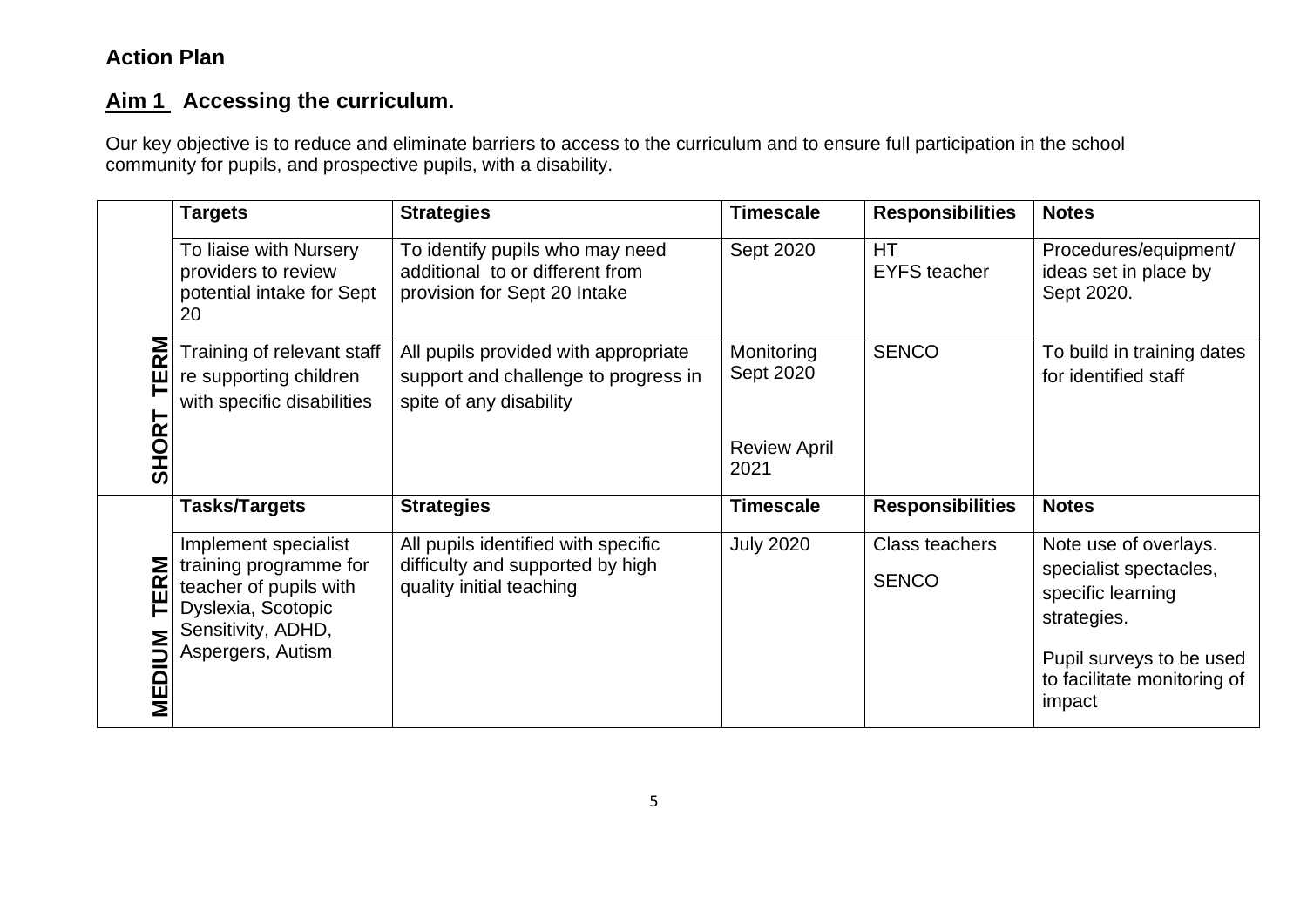|                     | <b>Targets</b>                                                                                                                       | <b>Strategies</b>                                                                      | <b>Timescale</b>        | <b>Responsibilities</b>                              | <b>Notes</b>           |
|---------------------|--------------------------------------------------------------------------------------------------------------------------------------|----------------------------------------------------------------------------------------|-------------------------|------------------------------------------------------|------------------------|
| Σ<br>œ              | Development of                                                                                                                       | A fully appropriate curriculum                                                         | December                | SMT, Core                                            | Need to identify multi |
| 冚<br>$\overline{5}$ | curriculum model to<br>facilitate increased<br>access by all pupils in<br>order to not<br>disadvantage any pupil<br>with disability. | accessible to all – with high quality<br>progress and outcomes. Improved<br>attendance | 2020 to be<br>reviewed. | curriculum co-<br>ordinators.<br>SENCO.<br>Governors | skilled staff          |

## **Aim 2 : Physical Environment.**

|    | <b>Targets</b>                                                                                              | <b>Strategies</b>                                                                                            | <b>Timescale</b> | <b>Responsibilities</b>                             | <b>Notes</b>                              |
|----|-------------------------------------------------------------------------------------------------------------|--------------------------------------------------------------------------------------------------------------|------------------|-----------------------------------------------------|-------------------------------------------|
| ົທ | Audit site to ensure<br>wheelchair access,<br>vision strips on stairs,.<br>Door signs made clear<br>for all | Full audit completed and logged.<br>Adjustments made to provide vision<br>strips,. All doors clearly signed. | October 2020.    | <b>SENCO</b><br>Site Manager<br><b>Head Teacher</b> | Check against Health<br>and Safety policy |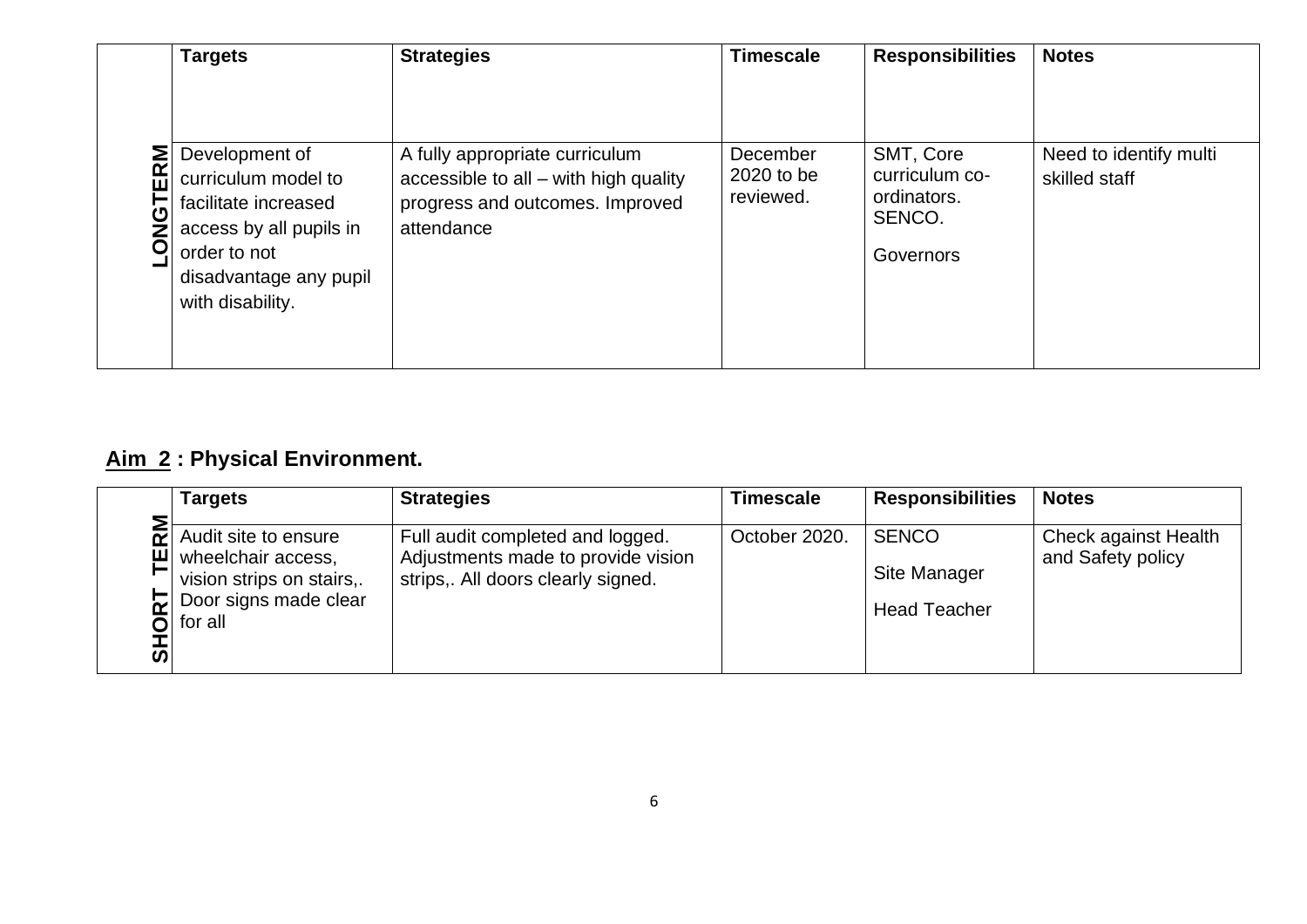| Σ            | <b>Targets</b>                                                                                                                                               | <b>Strategies</b>                                                                          | <b>Timescale</b>                                                 | <b>Responsibilities</b>                             | <b>Notes</b>                                                                     |
|--------------|--------------------------------------------------------------------------------------------------------------------------------------------------------------|--------------------------------------------------------------------------------------------|------------------------------------------------------------------|-----------------------------------------------------|----------------------------------------------------------------------------------|
| $E$ R<br>Σ   | Full school signage<br>system (INC Braille) All<br>display and signs set at<br>appropriate heights. All<br>signs conform to Health<br>and Safety regulations | All signage in place. Full display<br>meeting guidance re height, colour,<br>size of font. | To be fully in<br>place and<br>compliant by<br>February<br>2021. | <b>Head Teacher</b><br><b>SENCO</b><br>Site Manager | Notes $-$ visit other<br>schools to gather<br>information                        |
|              | <b>Targets</b>                                                                                                                                               | <b>Strategies</b>                                                                          | <b>Timescale</b>                                                 | <b>Responsibilities</b>                             | <b>Notes</b>                                                                     |
| LONG<br>TERM | Continue to develop<br>playgrounds and<br>facilities.                                                                                                        | Look for funding opportunities.                                                            | September<br>2020 to be<br>reviewed.                             | Whole school<br>approach<br>Site Manager            | Inclusive child-friendly<br>play areas which are<br>safe and well<br>maintained. |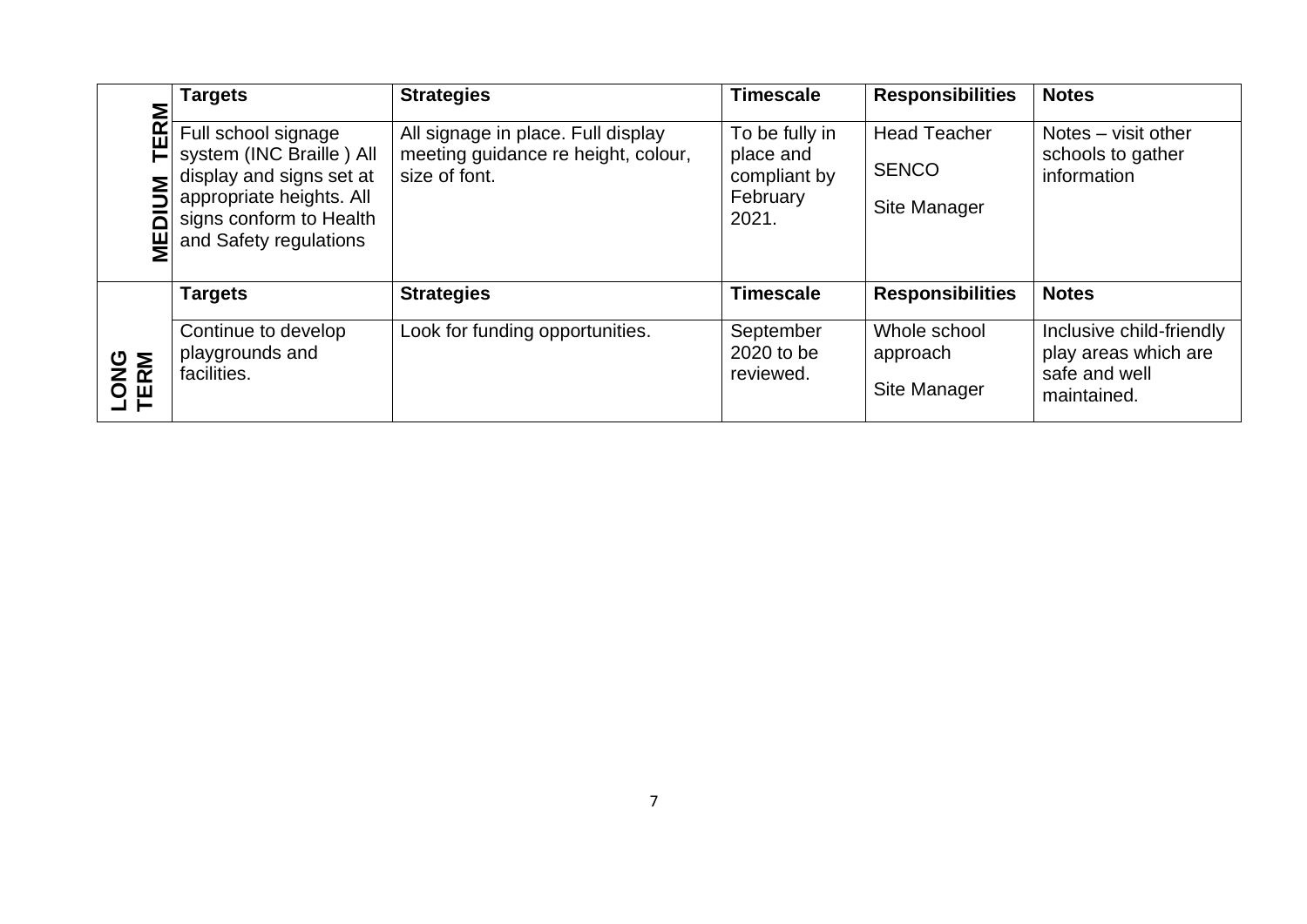### **Aim 3: Access to Information.**

|                            | <b>Targets</b>                                                                                                                                                                                                                          | <b>Strategies</b>                                                                                                                                                                                | <b>Timescale</b>  | <b>Responsibilities</b>                                                                                           | <b>Notes</b>                                                                  |
|----------------------------|-----------------------------------------------------------------------------------------------------------------------------------------------------------------------------------------------------------------------------------------|--------------------------------------------------------------------------------------------------------------------------------------------------------------------------------------------------|-------------------|-------------------------------------------------------------------------------------------------------------------|-------------------------------------------------------------------------------|
| <b>RM</b><br>Щ<br>œ<br>SHO | To ensure website is<br>fully compliant with 2010<br><b>Equality Act. Text</b><br>explanation of photos.<br>Appropriate use of<br>colour video, audio.<br>Translation button. Full<br>search facilities                                 | Website seen as an example to<br>others. Fully accessible and<br>compliant.                                                                                                                      | December<br>2020. | <b>SENCO</b><br>ICT Co-Ordinator                                                                                  | Seek advice from<br>appropriate agencies.<br>Research other sites             |
|                            | <b>Targets</b>                                                                                                                                                                                                                          | <b>Strategies</b>                                                                                                                                                                                | <b>Timescale</b>  | <b>Responsibilities</b>                                                                                           | <b>Notes</b>                                                                  |
| ERM<br>FDILL<br>፮          | To undertake a full<br>review of all methods of<br>communication to<br>parents, pupils and<br>other agencies. To<br>include letters, social<br>networking and website,<br>to ensure pupils with<br>disability are not<br>disadvantaged. | Improvements in the quality,<br>consistency and accessibility of all<br>forms of communication with<br>pupils, parents and other<br>agencies. Feedback from those in<br>receipt of communication | May 2020          | <b>Class teachers</b><br><b>SBM</b><br>Admin staff<br>Outside agencies<br><b>SMT</b><br><b>SBM</b><br>Admin staff | Look at ensuring<br>corporate approach -<br>eliminating any access<br>issues. |
| <b>LONG</b>                | <b>Targets</b>                                                                                                                                                                                                                          | <b>Strategies</b>                                                                                                                                                                                | <b>Timescale</b>  | <b>Responsibilities</b>                                                                                           | <b>Notes</b>                                                                  |